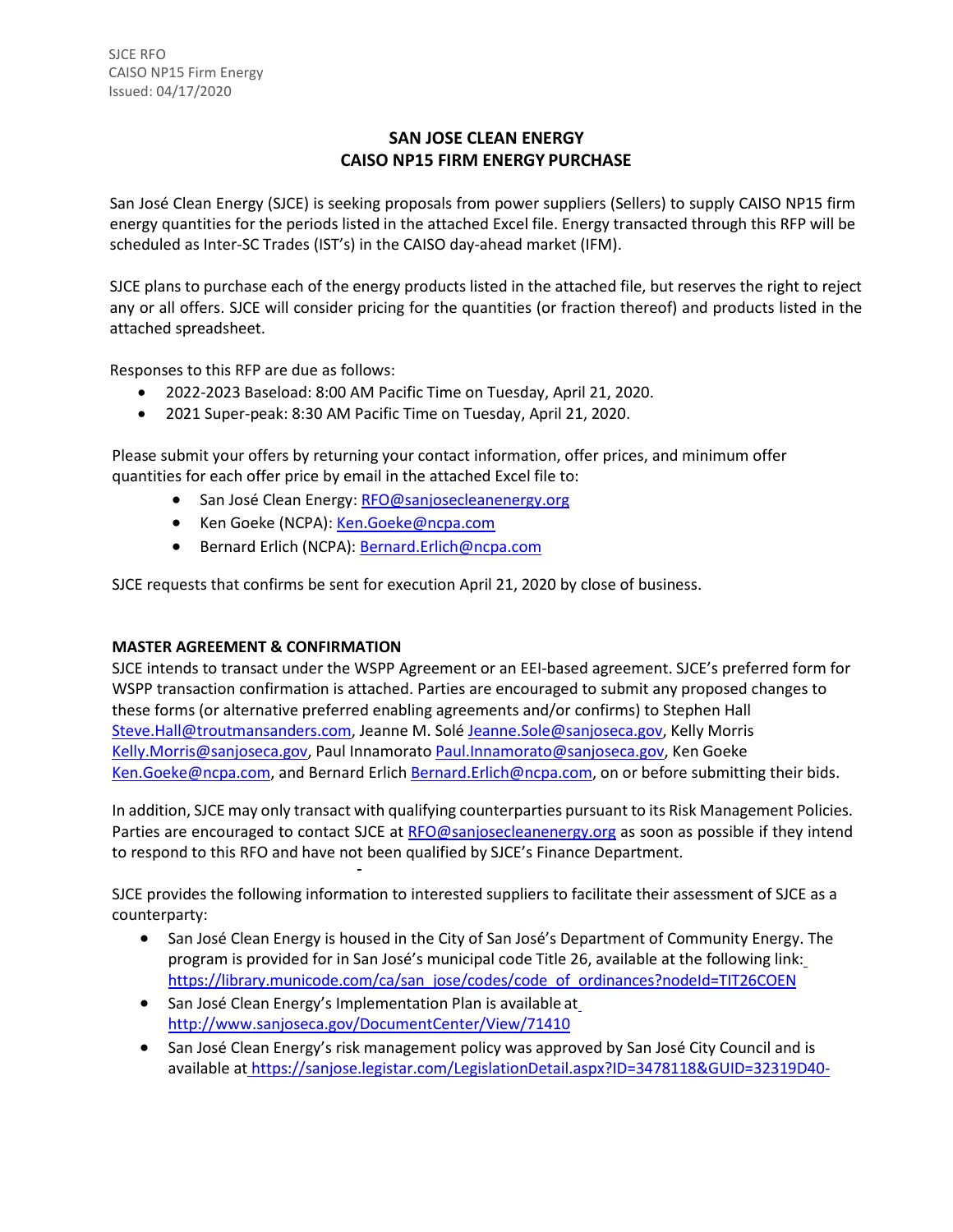### [8EA7-](https://sanjose.legistar.com/LegislationDetail.aspx?ID=3478118&GUID=32319D40-8EA7-4D1A-9E48-B1CC78BB2E5E&Options&Search) [4D1A-9E48-B1CC78BB2E5E&Options=&Search](https://sanjose.legistar.com/LegislationDetail.aspx?ID=3478118&GUID=32319D40-8EA7-4D1A-9E48-B1CC78BB2E5E&Options&Search)

- SJCE's initial funding plan is described in a memo to City Council in August 2017. The SJCE has followed through with this plan: [http://sanjose.granicus.com/MetaViewer.php?view\\_id=&event\\_id=2699&meta\\_id=650894](http://sanjose.granicus.com/MetaViewer.php?view_id&event_id=2699&meta_id=650894)
- The City of San José is the signatory to WSPP Agreement and will be the signatory to the confirmations.
- The Department of Community Energy is an enterprise department of the City of San José. Please see below language that we have added to our draft confirmation to explain this arrangement.

Here is a link to our municipal advisor letter[: www.sanjoseca.gov/DocumentCenter/View/39975](http://www.sanjoseca.gov/DocumentCenter/View/39975)

Finally, to do business in San José, Sellers who are not already registered will have to register with the City of San José within 90 days of commencing business within the city. Details are available at the following: <http://www.sanjoseca.gov/BusinessTax>

## **PUBLIC NATURE OF PROPOSAL MATERIAL**

All correspondence with SJCE including responses to this solicitation will become the exclusive property of the City of San José and will become public records under the California Public Records Act (Cal. Government Code section 6250 et seq.) All documents that you send to SJCE will be subject to disclosure if requested by a member of the public. There are a very limited number of narrow exceptions to this disclosure requirement.

Therefore, any proposal which contains language purporting to render all or significant portions of their proposal "Confidential", "Trade Secret", or "Proprietary", or fails to provide the exemption information required as described below will be considered a public record in its entirety subject to the procedures described below. Do not mark your entire proposal as "confidential."

The City will not disclose any part of any proposal before it announces a recommendation for award, on the grounds that there is a substantial public interest in not disclosing proposals during the evaluation process. After the announcement of a recommended award, all proposals received in response to this RFP will be subject to public disclosure.

In order to designate information as confidential, the Seller must clearly stamp and identify the specific portion of the material designated with the word "Confidential" and provide a citation to the California Public Records Act that supports keeping the information confidential. Seller should not to over-designate material as confidential. Over-designation would include stamping entire pages or series of pages as confidential that clearly contain information that is not confidential. Upon request or demand of any third person or entity not a party to this Agreement ("Requestor") for production, inspection and/or copying of information designated by Seller as confidential information (such designated information, the "Confidential Information"), SJCE will notify the Seller as soon as practical that such request has been made. The Seller shall be solely responsible for taking whatever legal steps are necessary to protect information deemed by it to be Confidential Information and to prevent release of information to the Requestor by the City. If the City takes no such action after receiving the foregoing notice from the Seller, the City shall be permitted to comply with the Requestor's demand and is not required to defend against it.

If required by any law, statute, ordinance, a court, Governmental Authority or agency having jurisdiction